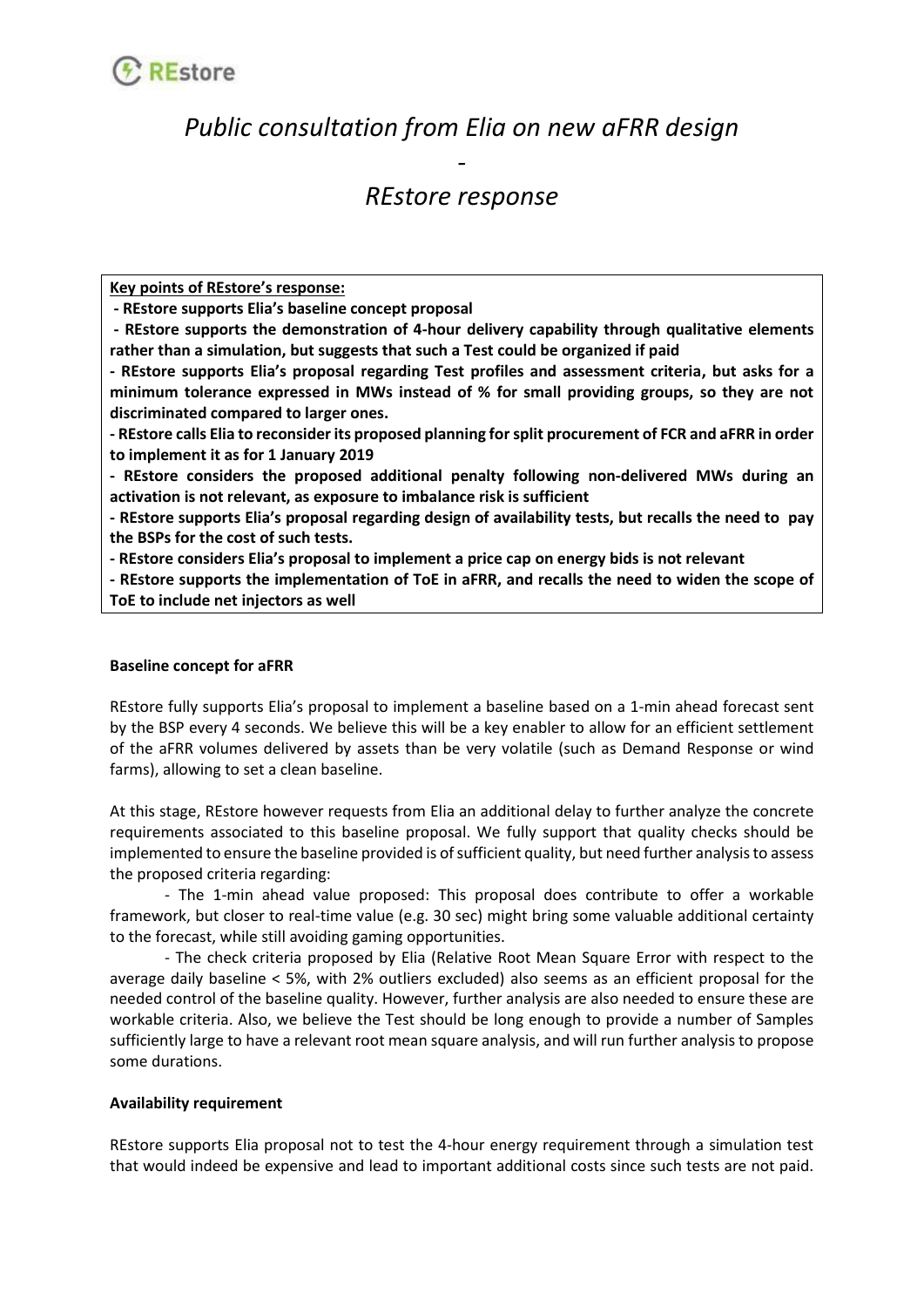

The information requested to explain how the 4-hour requirement will be ensured should however be sufficiently clear and solid to allow for this alternative.

Another option that could be foreseen would be to pay the BSP for the energy delivered during the 4 hour test, so that (i) it demonstrates with higher certainty the ability of the asset to respect the requirement, and (ii) covers the cost associated to the test. We underline that this kind of (at least partially) remunerated test are implemented in other countries (like the French mFRR).

#### **Test results**

REstore notes that the tolerance bands for prequalification and activation control are expressed in % of the prequalified power. As these plays in favor of larger Providing groups (they will be able to more easily add a given flexible asset as they benefit from wider tolerances expressed in MWs), we ask that a minimum threshold is implemented (*e.g.* +/- 1 MW tolerance) to not hamper arrival of new aFRR groups on the market. As soon as their size increases, the proposed tolerance in % can be applied.

### **Proposed way forward with respect to the joint procurement of FCR and aFRR**

As underlined in its response to the Elia survey on split of FCR and aFRR procurement released earlier in 2018, REstore challenges the proposal of Elia to wait until the launch of the new aFRR design to implement the split procurement.

Indeed, the current joint procurement creates a highly opaque environment for participants to the FCR auction only, and clearly gives an advantage to the participants to both auctions. Indeed, FCR participants have no information regarding how the must-run costs of CCGTs are split by the BSP between FCR and aFRR since the prices of submitted aFRR non-selected bids is not communicated. This gives such BSPs the ability to force a dumping of prices of FCR given this asymmetry of information, and artificially lowers the price of FCR local auctions. Concretely, to be selected in FCR local auction a BSP offering only FCR has to guess how the must-run costs are split between FCR and aFRR offered volumes by BSPs offering both, and hence have to propose lower than require prices to get a chance to be selected.

Since the must-run costs of CCGTs participating in aFRR anyway have to be born most of the time as of today (because of a lack of liquidity in aFRR), we ask Elia to reconsider its conclusions and implementation as of January 2019 a split procurement of FCR and aFRR. This will contribute to create more transparent price formation processes, and since ending the artificial downward pressure on local FCR prices, lead to a temporary increase in FCR prices. However, we believe that this is justified since the current situation offers unequal access to information. This increase should also be limited since it is more logic for CCGTS to include entirely the must-run costs in the aFRR bids, therefore leading to lower FCR bids for those MWs.

### **Penalty for missed activation**

REstore understands Elia proposes to apply a specific penalty for the missing MWs following an activation of aFRR, that will lead to reduce both capacity and energy remuneration. We do underline that it seems inappropriate to add this layer of penalty in addition to the exposure to imbalance price for missed activations (which should be the right and only penalty for activation revenues).

### **Availability Test**

REstore supports Elia's proposal to implement such checks only when the liquidity will increase sufficiently in aFRR so that some capacities start to be activated less often, therefore requiring to check